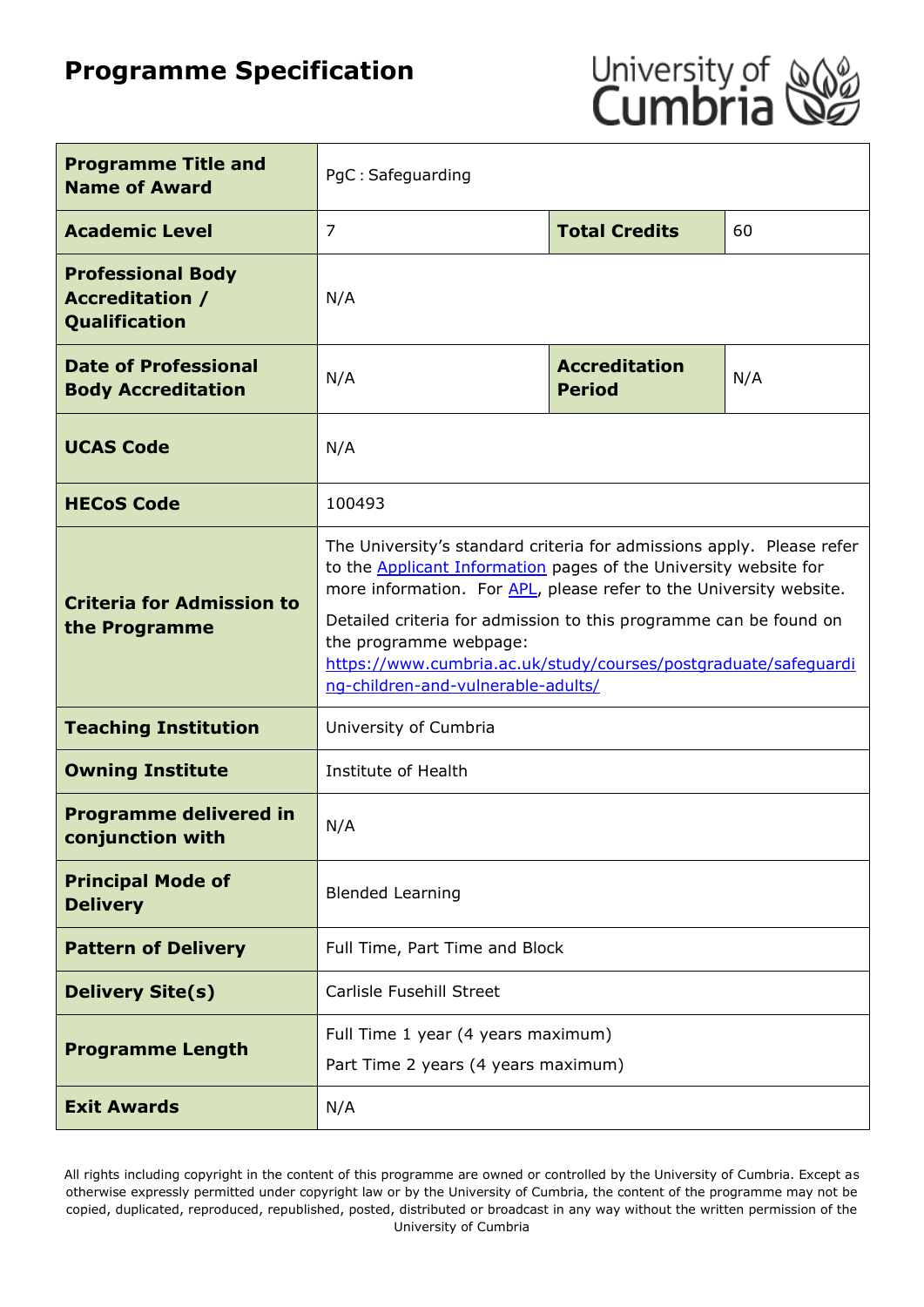This programme has been approved (validated) by the University of Cumbria as suitable for a range of delivery modes, delivery patterns, and delivery sites. This level of potential flexibility does not reflect a commitment on behalf of the University to offer the programme by all modes/patterns and at all locations in every academic cycle. The details of the programme offered for a particular intake year will be as detailed on the programme webpage:

[https://www.cumbria.ac.uk/study/courses/postgraduate/safeguarding-children-and-vulnerable](https://www.cumbria.ac.uk/study/courses/postgraduate/safeguarding-children-and-vulnerable-adults/)[adults/](https://www.cumbria.ac.uk/study/courses/postgraduate/safeguarding-children-and-vulnerable-adults/)

# **Cumbria Graduate Attributes**

Throughout your studies, you will be provided with the skills and knowledge relevant to the global workplace. All successful graduates of the University of Cumbria will be:

- Enquiring and open to change
- Self-reliant, adaptable and flexible
- Confident in your discipline as it develops and changes over time
- Capable of working across disciplines and working well with others
- Confident in your digital capabilities
- Able to manage your own professional and personal development
- A global citizen, socially responsible and aware of the potential contribution of your work to the cultural and economic wellbeing of the community and its impact on the environment
- A leader of people and of places
- Ambitious and proud

# **Programme Features**

The Post Graduate Certificate in Safeguarding has been designed to build on existing learning

experiences and offers flexible learning opportunities that will enhance the academic and professional knowledge and skills of learners with a view to improving career prospects. The Post Graduate Certificate in Safeguarding aims to provide a stimulating and challenging academic and scholarly environment for learners who wish to advance their academic and professional development beyond undergraduate level, through developing specialised knowledge and a critical awareness of issues at the forefront of safeguarding policy and practice.

This programme of study is designed to enable health and social care professionals and others in the safeguarding domain to analyse and evaluate the current state of theory, policy and practice in this area. There is a specific emphasis on the UK but with some recourse to international approaches for the purpose of sharing good practice and critical comparison.

The programme seeks to synthesise theory, research and policy. Students will be encouraged to critically consider the nature of child welfare and safeguarding, multidisciplinary approaches and integrated theoretical and practice frameworks. There will be a significant emphasis placed upon anti-oppressive and anti-discriminatory practice and the empowerment agenda.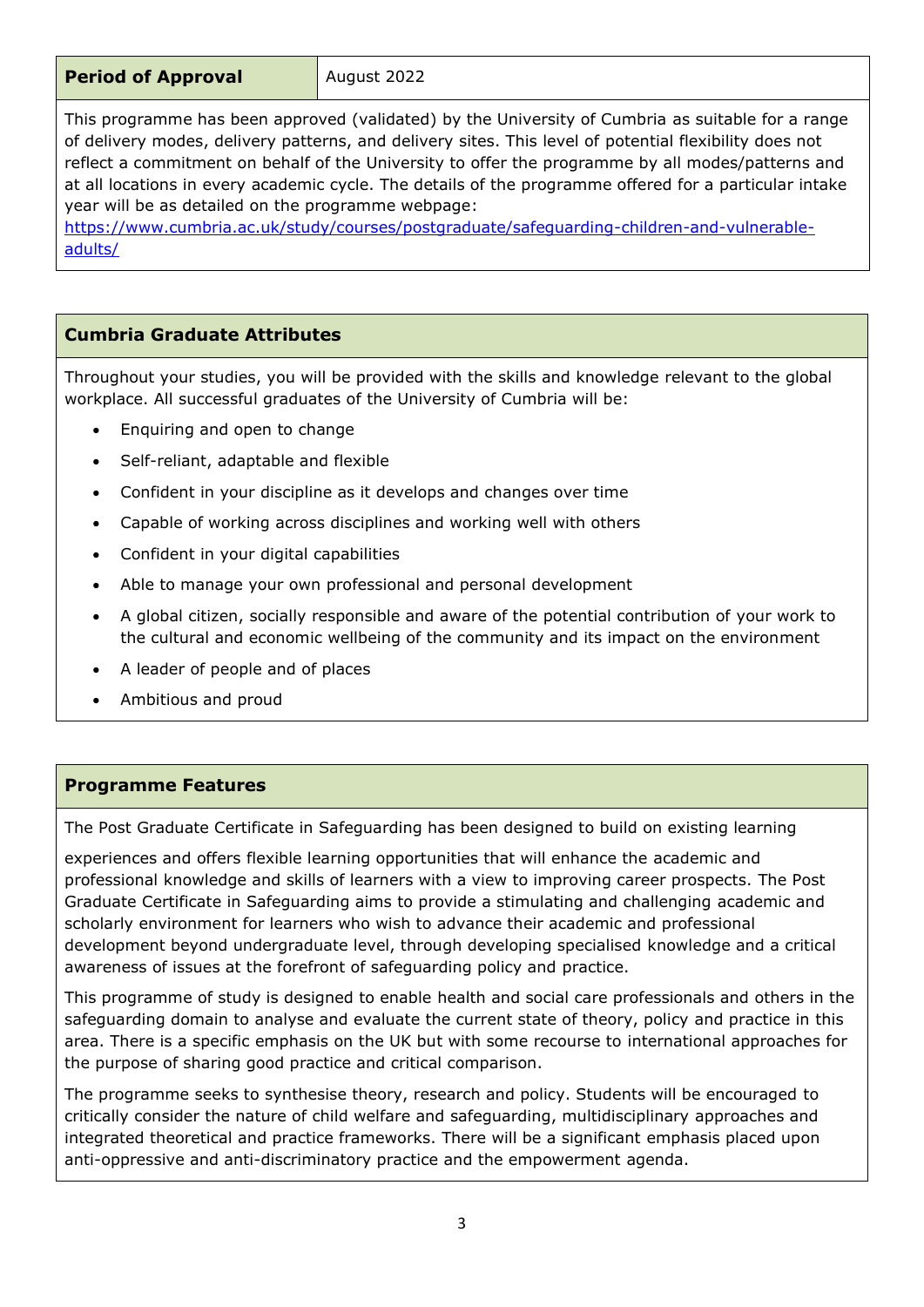On entry to the PgC, you will create a Professional Development Record [PDR] which provides detail on the role of the Personal Tutor (PT). It comprises a focus for personal tutor meetings and for maintaining a record of progress throughout your period of learning. The PDR will enable you and your PT to work together to maintain a record of the modules studied and your contribution to meeting the target programme learning outcomes. Communication between you and your personal tutor with regards to the LP and PDR may take place via face to face or telephone meetings or via the internet. The preferred process for meeting will be determined jointly by you and your PT. The process relating to the completion of LP and PDR documents will be monitored by then programme leader. Operational team meetings will provide the forum for communication on and development of these processes.

All PgC: Safeguarding learners will be required to have undertaken the following core modules: Professional Values and Ethics (20 credits) and you will also be required to complete two compulsory modules: Critical Perspectives in Safeguarding Vulnerable Adults (20 credits) and Critical Perspectives in Safeguarding and Child Protection (20 credits).

In addition to the flexible and specialist nature of the provision here within this Psychology programme, it also has a number of other distinguishing feature:

# **Disseminating research findings**

We encourage you to get involved within the research community that exists in the team and provide opportunities to enhance your research skills. We have an inhouse journal that is peer reviewed and gives you the chance to get your work published, and also a student conference that runs twice a year that gives you the chance to present your research findings to an audience.

# **Interdisciplinary learning and working**

Working in an interdisciplinary team is something involved in many of the careers linked to our current and proposed provision. We give you the opportunity to learn alongside other students from different disciplines and often work together in group-based classroom activities and assignments. Appreciating and celebrating the diversity of experience and practice is something we feel is a real strength to our programme, it gives you the chance to develop these skills that will benefit you greatly in your future employment.

You will be given many opportunities within your classroom activities and your assessment to consider applied and work-based learning opportunities. For example, within court days, prison visits, student conferences, and other applied examples we offer students the opportunity to develop a better awareness of what psychology and psychological practice is like in the real world.

# **Work Experience**

The programme team will encourage you to seek volunteering opportunities throughout your time at the University of Cumbria. This includes volunteering with organisations in and around Carlisle and also to taking part in the Research Student Volunteer Scheme that exists within the department.

The flexibility of this pathway is designed with work experience in mind. Alongside studying, you are strongly encouraged to gain work experience – either voluntary or paid – to increase your employability. This MSc programme do not contain work placements and rather encourage extracurricular volunteering to help you demonstrate to employers that you have the drive and ability to arrange your own work. Volunteering is also strongly encouraged within the University to give real life applied experience alongside your MSc. There are volunteering opportunities within the University community e.g. PASS or voluntary research assistant work

# **Induction and support**

We have an induction session that occurs before the start of your first week of teaching. We will introduce you to the programme, staff and other students, and help you settle into the wider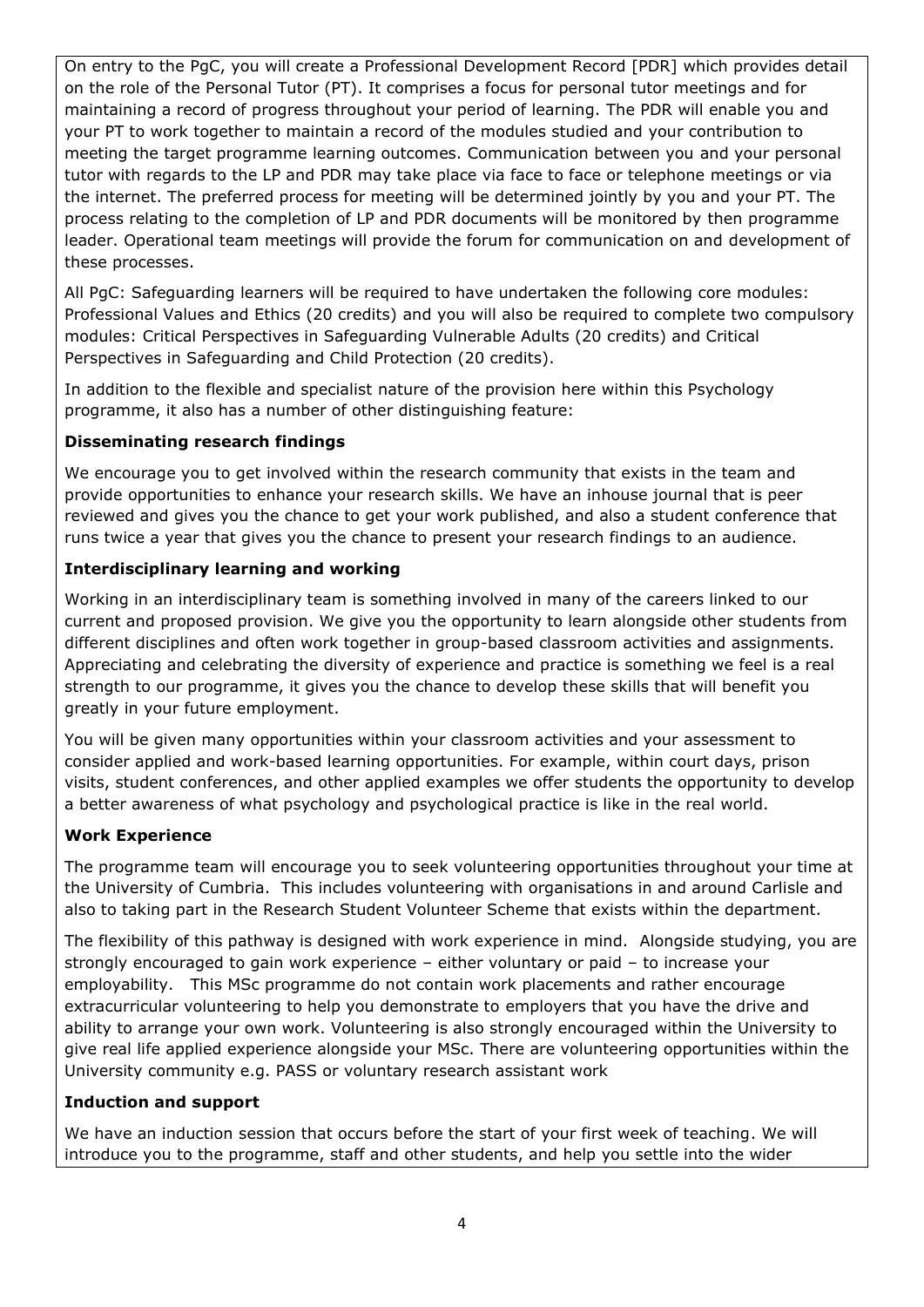psychology and social science team. From then on, we ensure opportunities for ongoing peer support, personal tutor support, and the wider university support systems.

#### **Extracurricular activities**

We have a full schedule of extracurricular activities that are available to you alongside our undergraduate programmes. We offer a range of activities such as Psychology Film Club, research seminars, workshops with our technical equipment.

# **Programme Learning Outcomes**

By the end of this Programme learners will be able to:

- 1. Provide a motivating and challenging academic and scholarly environment for learners who wish to progress their academic and professional development beyond undergraduate level
- 2. Facilitate the acquisition and understanding of complex and specialised knowledge and a critical awareness of issues at the forefront of ethical, practical and methodological debate surrounding the study and practice of safeguarding.
- 3. Develop conceptual knowledge and understanding of how research methodologies enable the critical analysis, interpretation, synthesis and application of evidence within safeguarding contexts.

# **Level Descriptors**

Level Descriptors describe in general terms the expected outcomes you will achieve at each level of study as you progress through your programmes. They describe the relative demand, complexity, depth of learning and learner autonomy associated with a particular level of learning and achievement. The University's Level Descriptors are aligned to the national Framework for Higher [Education Qualifications](http://www.qaa.ac.uk/en/Publications/Documents/qualifications-frameworks.pdf) (FHEQ) and are a key mechanism for ensuring the academic standards of the University's provision.

At Level 7 (Usually Master's level), you will be able to demonstrate that you have the ability:

- To display a systematic understanding of knowledge, and a critical awareness of current problems and/or new insights, much of which is at, or informed by, the forefront of your academic discipline, field of study or area of professional practice.
- Employ advanced subject-specific and cognitive skills to enable decision-making in complex and unpredictable situations.
- Generate new ideas and support the achievement of desired outcomes
- Accept accountability for decision making including the use of supervision
- Analyse complex concepts and professional situations by means of synthesis of personal and work place reflection and data drawn from scholarship and research in the field.

# **Programme Outcomes – Knowledge and Understanding**

The programme provides opportunities for you to develop and demonstrate the following: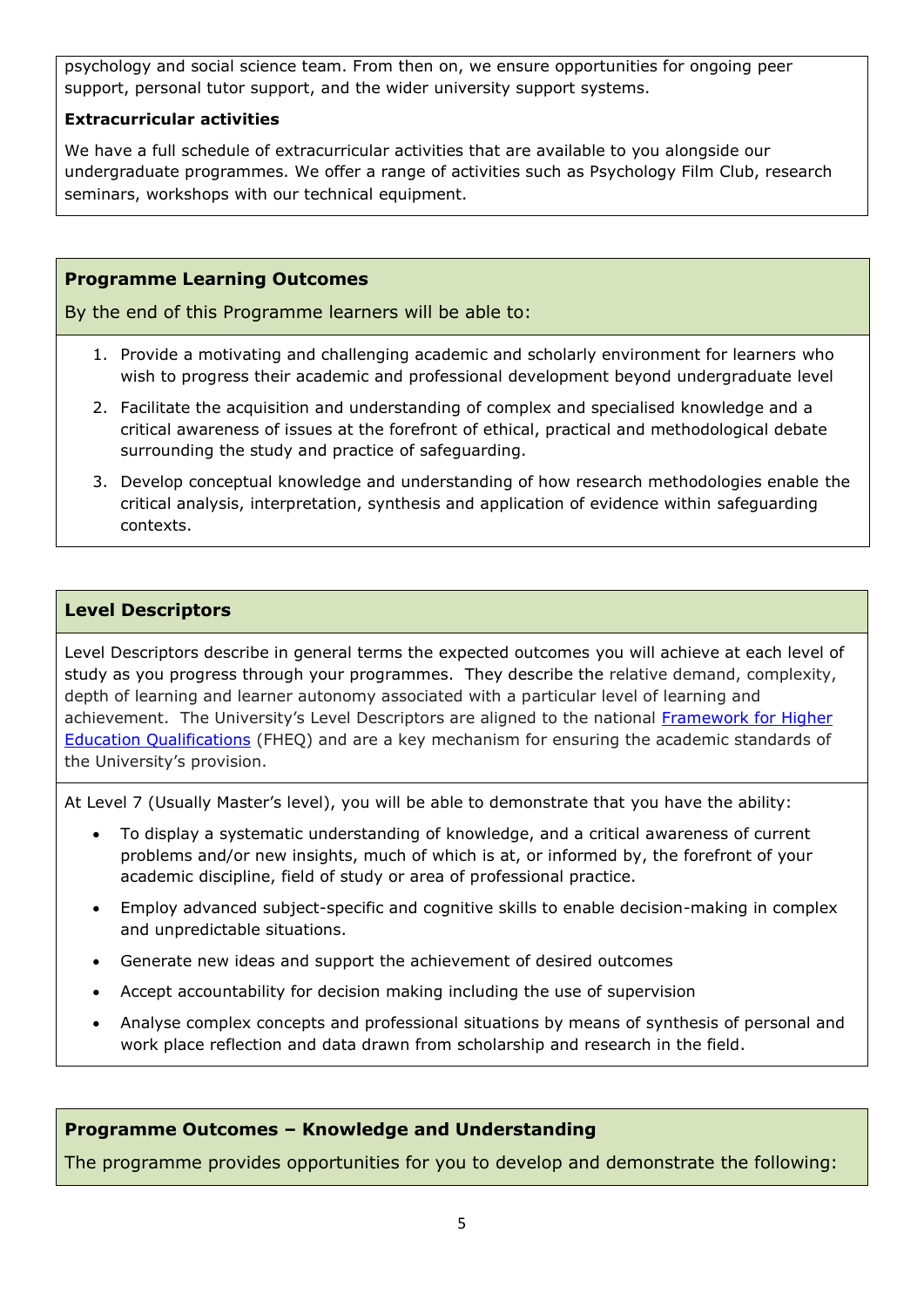#### **After 60 credits of study (PGCert) you will be able to demonstrate:**

**K2.** A critical and expert understanding of professional, ethical and legal perspectives relating to professional practice in the applied social sciences. (BPS, Code of Human Research Ethics, 2010)

**K4.** Your ability to compare, contrast and critically evaluate issues at national and international level in your chosen field of enquiry.

### **Programme Outcomes – Skills and other Attributes (including Employability Skills)**

The programme provides opportunities for you to develop and demonstrate the following:

**S1.** Your competence and expertise in planning, undertaking and completing a critically engaged, coherent, substantial and advanced piece of research.

**S2.** That you are able to produce work to a professional standard in readiness for publication.

**S3.** That you are able to clearly, concisely and professionally communicate your ideas, findings and conclusions (orally or through a range of written media e.g. formal reports, posters, literature reviews).

**S4.** Your ability to work independently and to manage your own learning.

#### **External and Internal Reference Points**

The following Subject Benchmark Statements and other external and internal reference points have been used to inform the Programme Outcomes:

[QAA Subject Benchmark Statement: Psychology \(2016\)](https://www.qaa.ac.uk/docs/qaa/subject-benchmark-statements/sbs-psychology-16.pdf?sfvrsn=af95f781_8) (priority area)

[QAA Subject Benchmark Statement: Sociology \(2016\)](https://www.qaa.ac.uk/docs/qaa/subject-benchmark-statements/sbs-sociology-16.pdf?sfvrsn=e696f781_12)

[QAA Subject Benchmark Statement: Criminology \(2014\)](https://www.qaa.ac.uk/docs/qaa/subject-benchmark-statements/sbs-criminology-14.pdf?sfvrsn=b3e2f781_10)

[UoC Strategic Plan](https://www.cumbria.ac.uk/about/publications/strategic-plan/)

[UoC Learning, Teaching and Assessment Strategy](https://www.cumbria.ac.uk/media/university-of-cumbria-website/content-assets/public/aqs/documents/LearningTeachingAssessmentStrategy.pdf)

[UoC Academic Regulations and Academic Procedures and Processes](https://www.cumbria.ac.uk/about/organisation/professional-services/academic-quality-and-development/academic-regulations/)

#### **Graduate Prospects**

Students undertaking this programme will find it valuable in future careers within a range of sectors. Within each of these sectors there are employers who provide statutory services, voluntary and charitable services and private services. These sectors can include education, social care, health and well-being, working with young people, the criminal justice system and many more. This provides you with a wide range of job opportunities where you will find the content and skills developed on this programme will be useful. Our recent graduates from our pathways tell us that they enjoy working in a number of professions including working with children and young people, working within mental health settings, engaging in further research training (e.g., doctoral study), research assistant work, project managers and working within the criminal justice system (e.g., probation, victim support and prison services). Within this programme, we offer a range of teaching and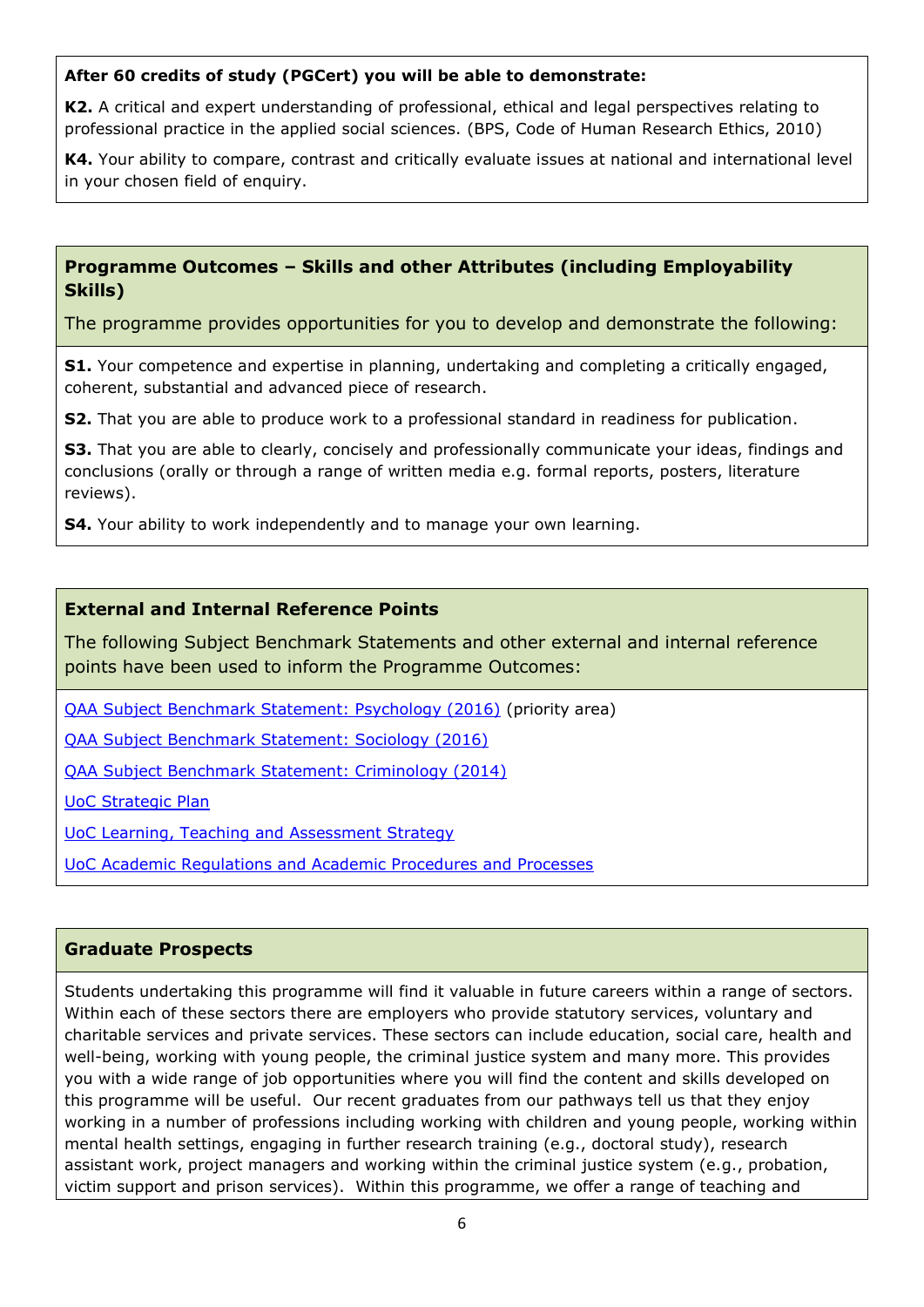assessment activities that allow you to develop a wide range of skills and subject content. You'll be qualified to work in roles involving probation, children's workforce or research focused jobs in the government or private sector.

# **Learning, Teaching and Assessment Strategies employed to enable the Programme Outcomes to be Achieved and Demonstrated**

As a student at the University of Cumbria, you are part of an inclusive learning community that recognises diversity. You will have opportunities to learn by interacting with others in a collegiate, facilitative and dynamic learning environment. Teaching, assessment and student support will allow equal and equitable opportunities for you to optimise your potential and develop autonomy.

We seek to create a stimulating and innovative community of learning, whether encountered on campus or at a distance, on placement or in the workplace. Facilitated by our expert practitioner staff, you will experience a learning environment that is well equipped, flexible, and stimulating.

# **Learning and Teaching**

In line with UoC Learning, Teaching and Assessment Strategy 2017-22, our learning and teaching methods:

- Promote the development of inclusive practice and address a range of learner types through a wide range of teaching and learning activities.
- Use learning technology to promote student learning and achievement.
- Provide active learning and social learning opportunities through a range of extracurricular activities offered within the department.
- Embed principles of internationalisation and draw on global perspectives across the range of disciplines covered across these pathways.
- Embed principles of employability skills development in all modules on the MSc.
- Utilise research informed teaching in a department that includes a range of subject specialists and research active staff.
- Foster aspiration and career readiness through work-based, experiential and interprofessional learning.
- Foster interdisciplinary learning across all our core modules.
- Are relevant to the needs of the workplace, emphasising problem-solving and the interaction of theory and practice.
- Use research-informed teaching, drawing on industry-based knowledge and expertise.

This programme has been designed to be flexible, utilising a full range of UoC digital resources and supported communication through learning technology as appropriate. Use will be made of UoC learning technology such as Blackboard, Pebblepad and the availability of resources suitable for mobile learning (such as downloadable video's podcasts and associated transcripts, discussion boards, wiki's and blogs). Learning will be based on academic study. Students are actively facilitated to use, apply and integrate their developing knowledge within their employment contexts. In adopting a reflective approach we endorse an enquiring, evaluative style to academic study. Learning and assessment are considered to be interrelated. Everything that the student undertakes – and the products of that learning – are embedded through active participation and formative opportunities for dialogue and feedback throughout. Modules include formative activity 'specifically intended to generate feedback on performance to improve and accelerate learning' (Nichol & McFarlane-Dick, 2006). Summative assessment is authentic, in that assessment clearly aligns to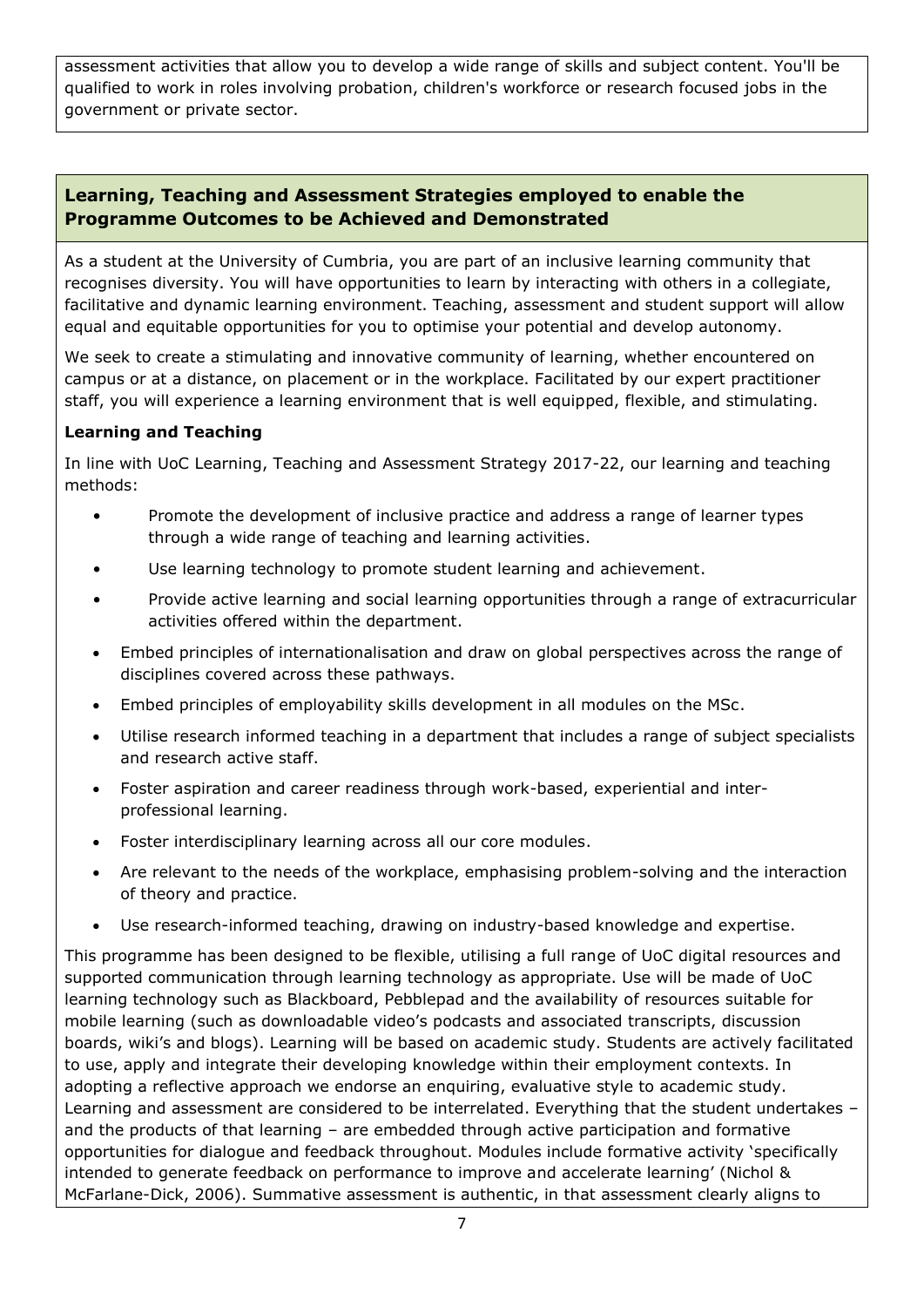programme and module level learning outcomes, encourages and enables progressive development through feedback, and is of relevance to either further academic progression or their current and future employment needs. Intellectual, subject specific and key transferable skills are central to learning opportunities and assessment. Students are encouraged to critically reflect on their skill development in their learning and where relevant employment contexts in order to develop their ability to make sound professional judgments.

The MSc follows a series of key principles of teaching and learning and it is important to note that all modules consider formative assessment to be of considerable benefit. The formative work is developmental in nature and prepares students for the summative assessment work. Blended learning is a feature of all modules, by this we refer to the use of face to face lectures, seminars and workshops online activities. The online activities supplement and support the face to face work that we do. Regardless of whether the face to face work is intensively delivered over days or a weekly commitment, the online activities will serve to prepare, supplement and add value to the learning experience.

# **Summative and Formative Assessment**

In line with the UoC Learning, Teaching and Assessment Strategy 2017-22 and the HPSS Assessment Strategy 2016-2020, our assessment methods:

- Are designed to provide a creative and balanced strategy across the programme
- Provide a range of engaging and challenging opportunities
- Enable the valid testing of the programme learning outcomes
- Are optimised for your chosen modes and patterns of programme delivery
- Are designed in such a way as to avoid the 'bunching' of submission deadlines
- Promote the concept of 'assessment for learning' to enable the development of independent and autonomous thinkers
- Provide a relevant and practicable workload for both students and staff which enables anonymous marking and timely feedback
- Are relevant to the needs of the workplace, allowing for authentic assessment and effective feedback to enable student success

The breadth of assessment methods acknowledges that graduate and employability skills are many and varied and so students need opportunities to develop, practice and be assessed on as full a range of skills as possible. The traditional methods (e.g. essay) are supplemented by applied and ecologically valid methods (portfolio, case analysis, intervention design and evaluation, multi-agency meeting planning and execution) for the workplace. We use "portfolio" as an umbrella term but within these portfolios, we include a range of different assessment methods. For example, for one module it may include a presentation and an essay, for another module it may include a literature review and a poster. Each year as a course team, we reflect on the different methods used and ensure students have the opportunity to engage in a range of these methods. Our assessment methods include:

- *Case analysis*
- *Problem based learning*
- *Intervention design and evaluation*
- *Literature review*
- *Reflective Account*
- *Academic essay*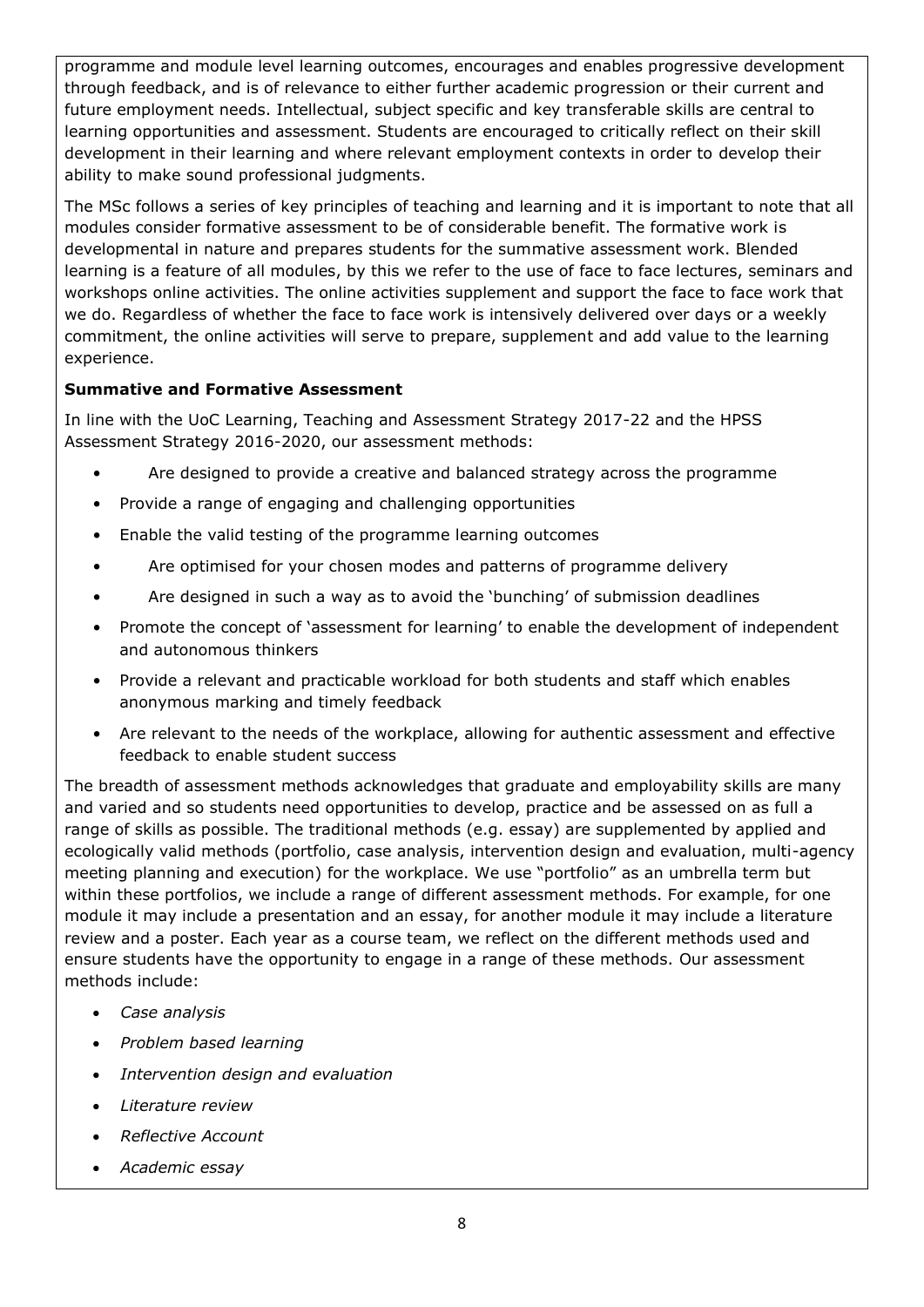- *Evidence based analysis*
- *Portfolio*
- *Presentation*
- *Web pages*
- *Written report*
- *Online assessment*
- *Research proposal*
- *Dissertation*
- *Written examination*
- *Academic Poster*
- *Multi-Agency Meetings*

# **Formative Assessment**

Formative assessment is an important feature within the programme. The nature of the formative work varies across the modules, essentially this comprises work that informs or becomes part of the summative assessment. Formative work may include in-class or on-line activities such as presenting draft assignments, work in progress, or multiple-choice tests. Peer and self‐assessment are also used to give students speedy feedback on formative tasks.

# **Student Support**

We provide responsive learner support that promotes student success. Our approach to learner support is designed to support achievement and progression, champion inclusivity and accessibility, prepare you for opportunities beyond study, and promote independence and resilience, enabling you to achieve your potential.

As a student of the University of Cumbria, you will be taught by academics and expert practitioners who facilitate learning through structured inquiry. You will be provided with access to high quality academic resources through physical and digital libraries and will be supported to develop skills that enable you to become a critical, reflective, discerning and independent learner and researcher.

# **Induction: Initial and ongoing induction**

A postgraduate induction is timetabled for the week before the programme delivery starts.

Students who cannot attend may follow the sessions via blackboard. The Induction day is

followed by a series of bespoke sessions on information literacy (appropriate for Level 7

students), library induction, study skills and time management sessions.

# **Personal Tutoring**

You will also be allocated a Personal Tutor. Your Personal Tutor will be proactively involved in the delivery of your programme and will have contact with you throughout your time at the University. They will support your learning and development, including through tutorials, Progress Reviews and other support as outlined in the Personal Tutoring Policy. Within the programme there are opportunities for individual and group tutorials embedded. However, you are encouraged to book appointments if and when you feel in need of some support. All students have access to the discussion boards and email. Students can request skype tutorials and our intranet blackboard provision includes a range of functions to make the learning interactive for example, voice recorded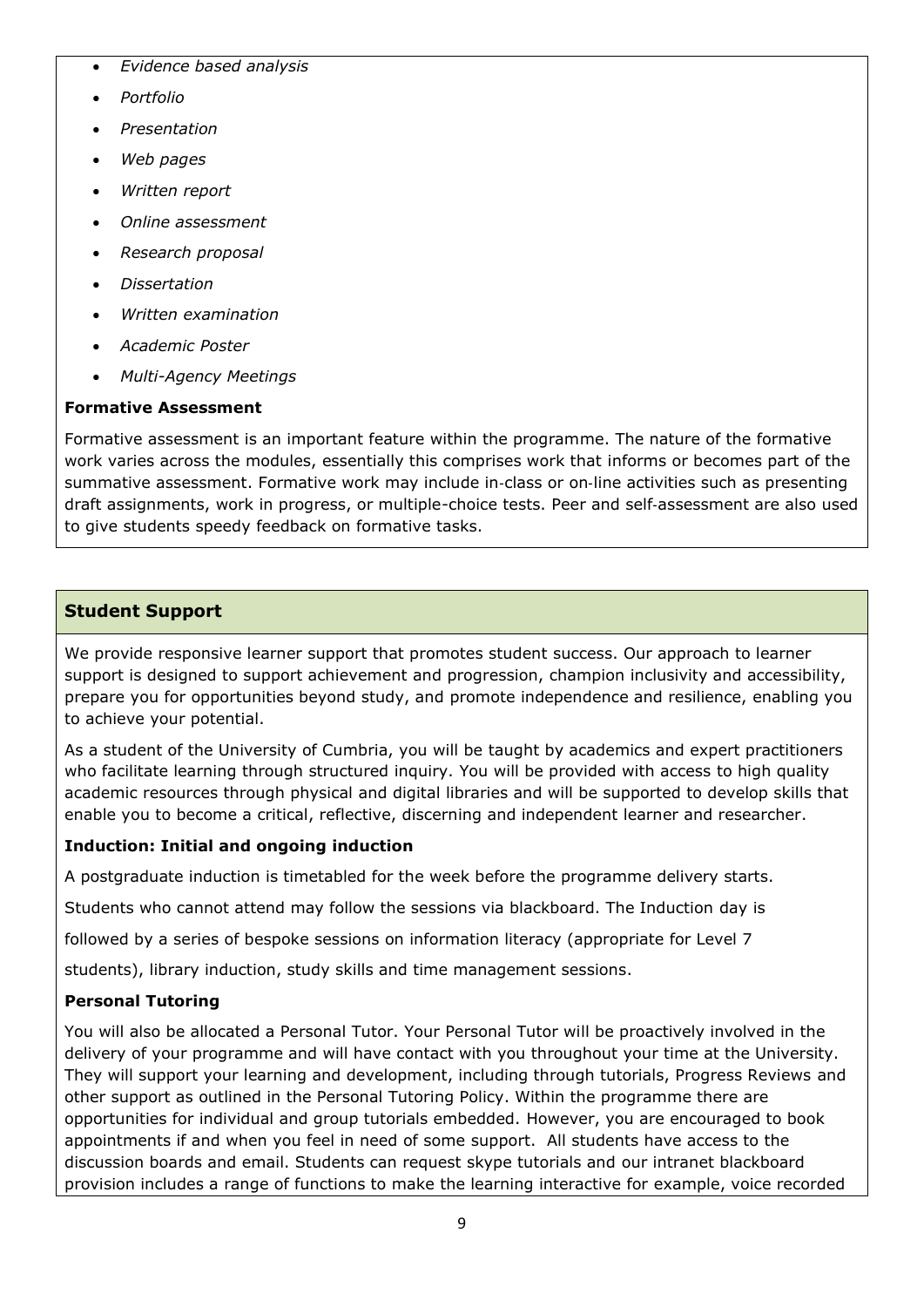ppt lectures using camtasia. In addition the international office supports all international students with a range of activities. Student Union clubs and societies are also available to join on all campus sites. You will also be allocated a Personal Tutor. Your Personal Tutor will be proactively involved in the delivery of your programme and will have contact with you throughout your time at the University. They will support your learning and development, including tutorials and other support as outlined in the Personal Tutor Policy.

# **Personal Development Planning**

All students have the opportunity to complete a PDP this is a facilitated process and is embedded within the course and available through pebblepad.

## **Library Services and Academic Skills**

Module leaders will collaborate with Library Services to ensure that your online reading and resource lists are current and items are available via the library discovery tool OneSearch. In order to maximise access, availability and usefulness, ebooks and electronic journal titles will, in most cases, be prioritised. You can access a wide range of electronic and print content using [OneSearch](http://cumbria-primo.hosted.exlibrisgroup.com/primo_library/libweb/action/search.do?vid=44UOC_VU1) and you can find out more about key texts, databases and journals for your subject by accessing the library's [subject resources webpages.](http://my.cumbria.ac.uk/StudentLife/Learning/Resources/Subjects/Home.aspx) Where appropriate, module reading and resource lists will be made available to you electronically on Blackboard using the University's online reading and resource list [system.](https://eu.alma.exlibrisgroup.com/leganto/readinglist/lists)

Each campus library has a dedicated webpage. Check out local information about opening hours, reserving books, using self-service kiosks, printing and photocopying, booking study spaces and more.<https://my.cumbria.ac.uk/Student-Life/Learning/Libraries/>

An [Ask a Librarian](https://my.cumbria.ac.uk/Student-Life/Learning/Libraries/Ask/) service runs from 17:00 - 09:00 weekdays and round the clock on weekends and holidays. This means you can get professional help using about library services, finding information, referencing and searching, even when the library is closed. [https://my.cumbria.ac.uk/Student-](https://my.cumbria.ac.uk/Student-Life/Learning/Libraries/Ask/)[Life/Learning/Libraries/Ask/](https://my.cumbria.ac.uk/Student-Life/Learning/Libraries/Ask/)

The [Skills@Cumbria](https://my.cumbria.ac.uk/Student-Life/Learning/Skills-Cumbria/) service can help support your academic, library and digital skills and success throughout your programme. It includes a suite of [online self-help resources](https://my.cumbria.ac.uk/Student-Life/Learning/Skills-Cumbria/) accessible 24/7 via the University's website and Blackboard site. Additional skills support for students is offered via:

- **[Workshops](https://my.cumbria.ac.uk/Student-Life/Learning/Skills-Cumbria/Need-more-help/)**
- Email: [skills@cumbria.ac.uk](mailto:skills@cumbria.ac.uk)
- [Appointments](https://my.cumbria.ac.uk/Student-Life/Learning/Skills-Cumbria/Need-more-help/)
- [Webinars](https://my.cumbria.ac.uk/Student-Life/Learning/Skills-Cumbria/Need-more-help/)
- [Learn Well at Cumbria](https://my.cumbria.ac.uk/Student-Life/Learning/Skills-Cumbria/Learn-Well-at-Cumbria/)
- [Study from Home Webpage](https://my.cumbria.ac.uk/Student-Life/Learning/Resources/Studying-from-home/)
- [Digital Capabilities](https://my.cumbria.ac.uk/Digital-Capability/) and [LinkedIn Learning Pathways](https://my.cumbria.ac.uk/Student-Life/Learning/Linkedin-Learning/Digital-Capabilities-Pathways/)

[Preparing for Postgraduate Study:](https://my.cumbria.ac.uk/Student-Life/Learning/Resources/Blackboard-Open-Education/) This free online pre-entry Master's level course is available free of charge through the Open Education Platform powered by Blackboard as is Head Start Plus. It provides a useful insight into the academic requirements of study at postgraduate level and is recommended to students who are about to start their PG qualification.

To access the course simply follow the link to<https://openeducation.blackboard.com/cumbria> and set-up a free account with Open Education. Once logged on, select the course free of charge and work through it at your own pace.

#### **IT and Technical Support**

Technology is an invaluable asset when it comes to studying, so it's important you know how to make the most out of the excellent **IT facilities** we have available. Our aim is to ensure you can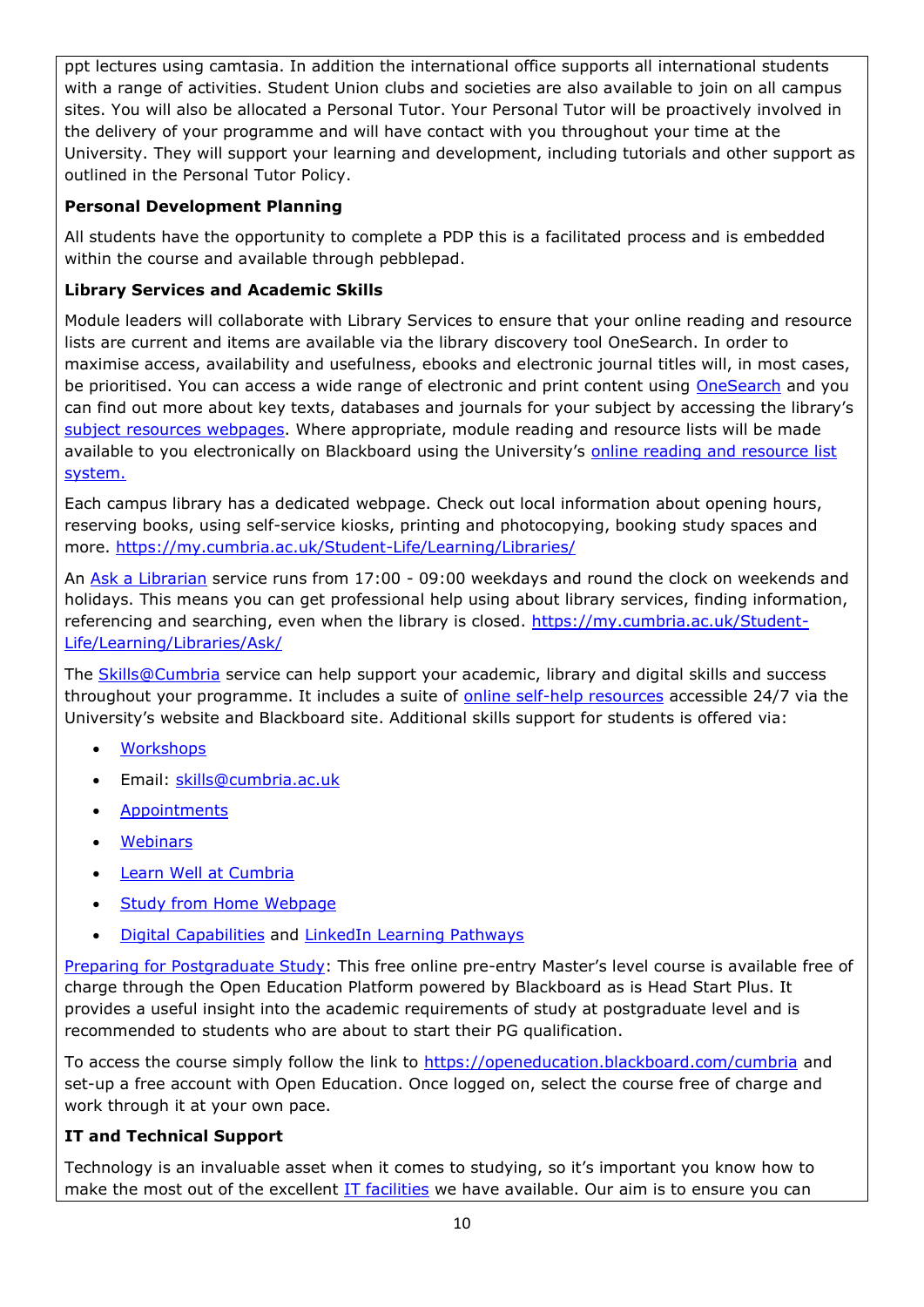access university electronic resources from anywhere or any device, whether on or off campus. The [Student Hub](https://hub.cumbria.ac.uk/dashboard/student) is your one-stop gateway to all University systems, Outlook email, and OneDrive.

Whether you consider yourself a computer expert or you're not confident about your IT skills, we're always around to ensure you get the level of support you need. We have a wealth of information and support available on the [IT Services website](https://my.cumbria.ac.uk/Student-Life/it-media/) and have a dedicated IT Service Desk where you can talk to someone by phone or log your question online from anywhere, at any time.

# **Student Support Services**

[Accommodation:](https://www.cumbria.ac.uk/student-life/accommodation/) Information for all our residential students and advice for those looking to rent private accommodation. You can follow the team via instagram: [UoC Accommodation](https://my.cumbria.ac.uk/Student-Life/careers/Current-Students/)

[Careers and Employability](https://my.cumbria.ac.uk/Student-Life/careers/): The Careers and Employability team is here to help you with all things career-related. Through the career hub [My Career Enriched,](https://mycareerenriched.cumbria.ac.uk/student/home.html) you can:

- find graduate jobs, part-time work, work experience, industry placements and paid internships;
- book one-to-one careers advice appointments with one of the team;
- book onto careers fairs and employability events where you can meet employers;
- attend practical workshops on CVs, applications, interviews, success in your chosen sector; options with your degree, job search skills and more;
- send in your CV or application form for tailored feedback;
- complete mini online courses in Pathways to improve your employability skills.

Career Ahead+ is the University of Cumbria's Employability Award. Completing Career Ahead+ will help you recognise and develop your skills, providing a greater opportunity for you to get the job you want when you graduate. The award is based on what employers look for in an ideal candidate, in relation to skills, knowledge and experience. You will be supported with career direction, gaining experience, and providing all the skills needed to complete the perfect application and be successful in that all important job interview. Contact [careerahead@cumbria.ac.uk](mailto:careerahead@cumbria.ac.uk) or visit [www.cumbria.ac.uk/careerahead](http://www.cumbria.ac.uk/careerahead) for more information.

[Chaplaincy:](https://www.cumbria.ac.uk/student-life/student-support/chaplaincy/) Our chaplaincy provides a safe place, a listening ear and personal support to all students and staff, regardless of beliefs.

[Disability and Specific Learning Needs:](https://my.cumbria.ac.uk/Student-Life/Support/Disability/) The University is committed to ensuring you are able to participate effectively in your chosen programme of study and all areas of University life. The University defines disability broadly, including:

- mobility impairments
- sensory impairments
- medical conditions
- autism (ASD)
- specific learning difficulties (SpLD's such as Dyslexia or Dyspraxia)
- mental health conditions.

[Health and wellbeing:](https://my.cumbria.ac.uk/Student-Life/Health-and-Wellbeing/) Our team forms part of Student Services. Your physical, emotional and psychological well-being are key aspects of living and learning well. The Health and Wellbeing page links to various sources of support, including how to self-refer to the mental health and well being service for appointments. We've highlighted a couple of specifics to get started:

- Register for [Together All](https://my.cumbria.ac.uk/Student-Life/Health-and-Wellbeing/Big-White-Wall/) an anonymous and stigma free environment where you map your own path to well-being with peer support.
- Sign up to our health and well-being blog: [Live Well at Cumbria.](https://livewellcumbriaunihome.wordpress.com/)

[UoC Active:](https://www.cumbria.ac.uk/student-life/facilities/sports/) Staying physically fit and well makes a huge difference to psychological wellbeing and to our abilities to study. Check out Sport facilities at UoC Active.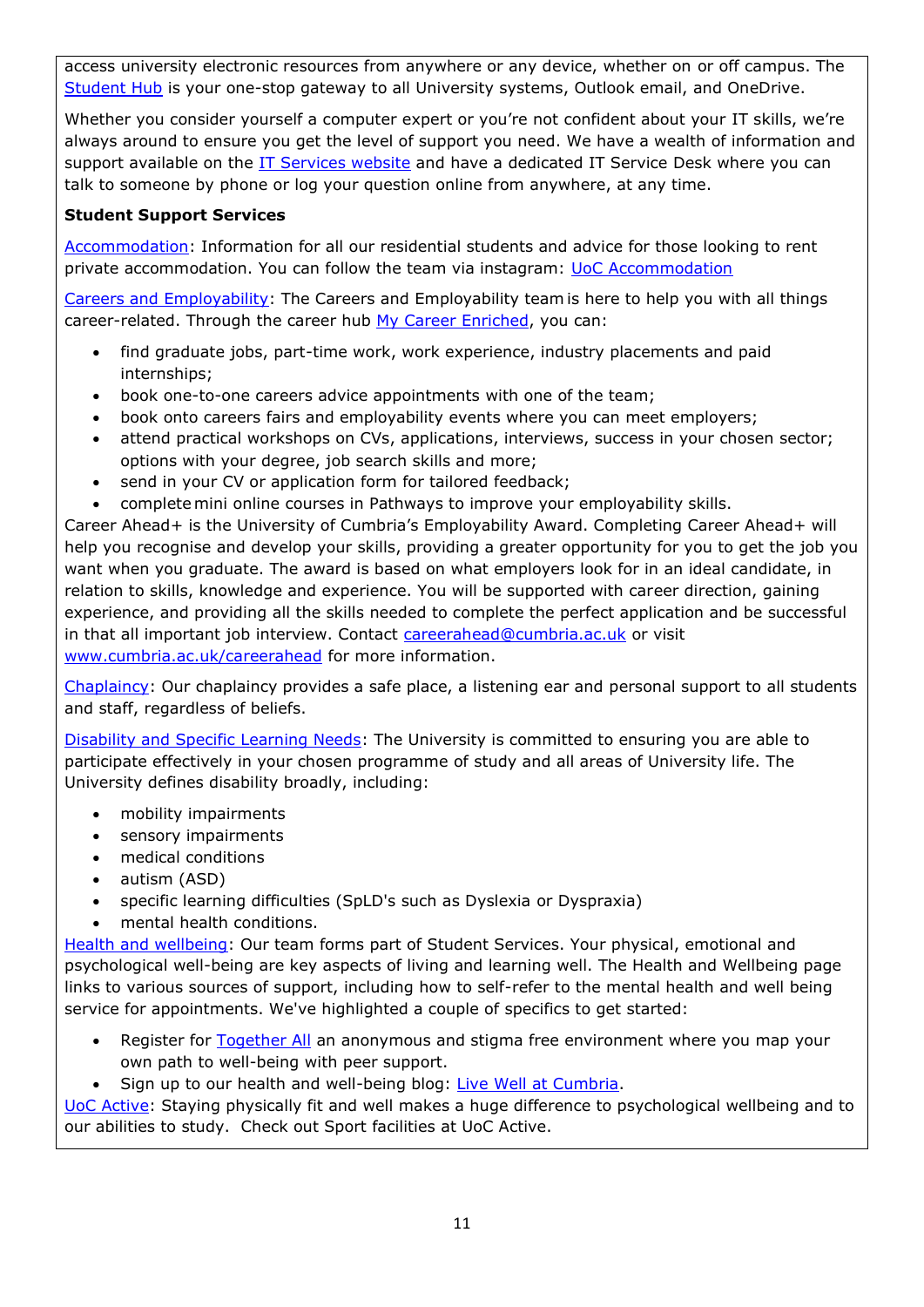[International Student](https://www.cumbria.ac.uk/study/international-students/) Support: Finding your way in a new country or culture can be challenging. International Student Support welcomes you and will be in touch throughout your stay. We encourage you to contact us if you have any questions or need support: [intss@cumbria.ac.uk](mailto:intss@cumbria.ac.uk)

[Money Advice:](https://my.cumbria.ac.uk/Student-Life/Money--Finance/Money-Doctors/) The Money Advice Service are here to help you plan your finances and manage your money whilst studying. We also provide information to help you to manage your money more effectively. Our Advisers are based across the University and are here to help with money issues. We run workshops as well as offering one-to-one advice via telephone on taking control of your finances and gaining financial skills which can last for life.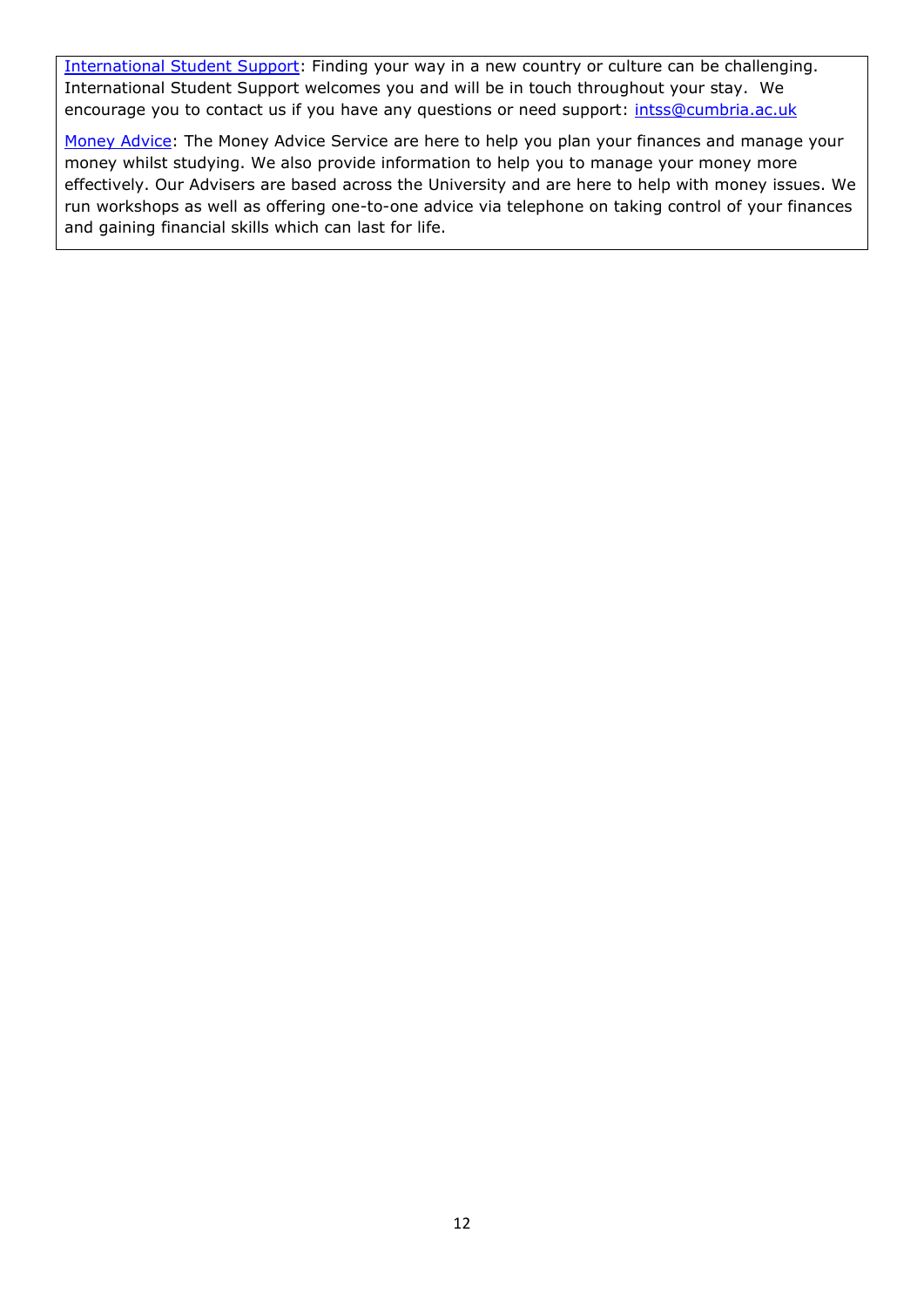| <b>Programme Curriculum Map</b>                                                                                         |                       |                                                               |                |                          |                                       |
|-------------------------------------------------------------------------------------------------------------------------|-----------------------|---------------------------------------------------------------|----------------|--------------------------|---------------------------------------|
| <b>Academic</b><br><b>Level</b>                                                                                         | <b>Module</b><br>Code | <b>Module Title</b>                                           | <b>Credits</b> | <b>Module</b><br>Status* | <b>Programme Outcomes</b><br>achieved |
| $\overline{7}$                                                                                                          | <b>HLLP7010</b>       | Professional Values and Ethics                                | 20             | Core                     | K2-3; S2-4                            |
| $\overline{7}$                                                                                                          | <b>HLLP7049</b>       | Critical Perspectives in Safeguarding Vulnerable<br>Adults    | 20             | Compulsory               | K1-4; S2-4                            |
| 7                                                                                                                       | <b>HLLP7055</b>       | Critical Perspectives in Safeguarding and Child<br>Protection | 20             | Compulsory               | K1-4; S2-4                            |
| <b>Notes</b>                                                                                                            |                       |                                                               |                |                          |                                       |
| This programme operates in accordance with the University's Academic Regulations and Academic Procedures and Processes. |                       |                                                               |                |                          |                                       |
| A failed student will not be permitted to re-register on the same programme.                                            |                       |                                                               |                |                          |                                       |
| Students exiting with 60 credits at Level 7 would receive PGCert Safeguarding Children and Vulnerable Adults.           |                       |                                                               |                |                          |                                       |
| Module pass mark: 50% (Postgraduate).                                                                                   |                       |                                                               |                |                          |                                       |

| $*$ Key to Module Statuses |                                                                                                                                                                                                                                                                                                                  |  |  |
|----------------------------|------------------------------------------------------------------------------------------------------------------------------------------------------------------------------------------------------------------------------------------------------------------------------------------------------------------|--|--|
| Core Modules               | Must be taken and must be successfully passed                                                                                                                                                                                                                                                                    |  |  |
| <b>Compulsory Modules</b>  | Must be taken although it may possible to condone/compensate as a marginal fail (within the limits set out in the Academic<br>Regulations and provided that all core or pass/fail elements of module assessment have been passed)                                                                                |  |  |
| <b>Optional Modules</b>    | Are a set of modules from which you will be required to choose a set number to study. Once chosen, it may possible to<br>condone/compensate as a marginal fail (within the limits set out in the Academic Regulations and provided that all core or<br>pass/fail elements of module assessment have been passed) |  |  |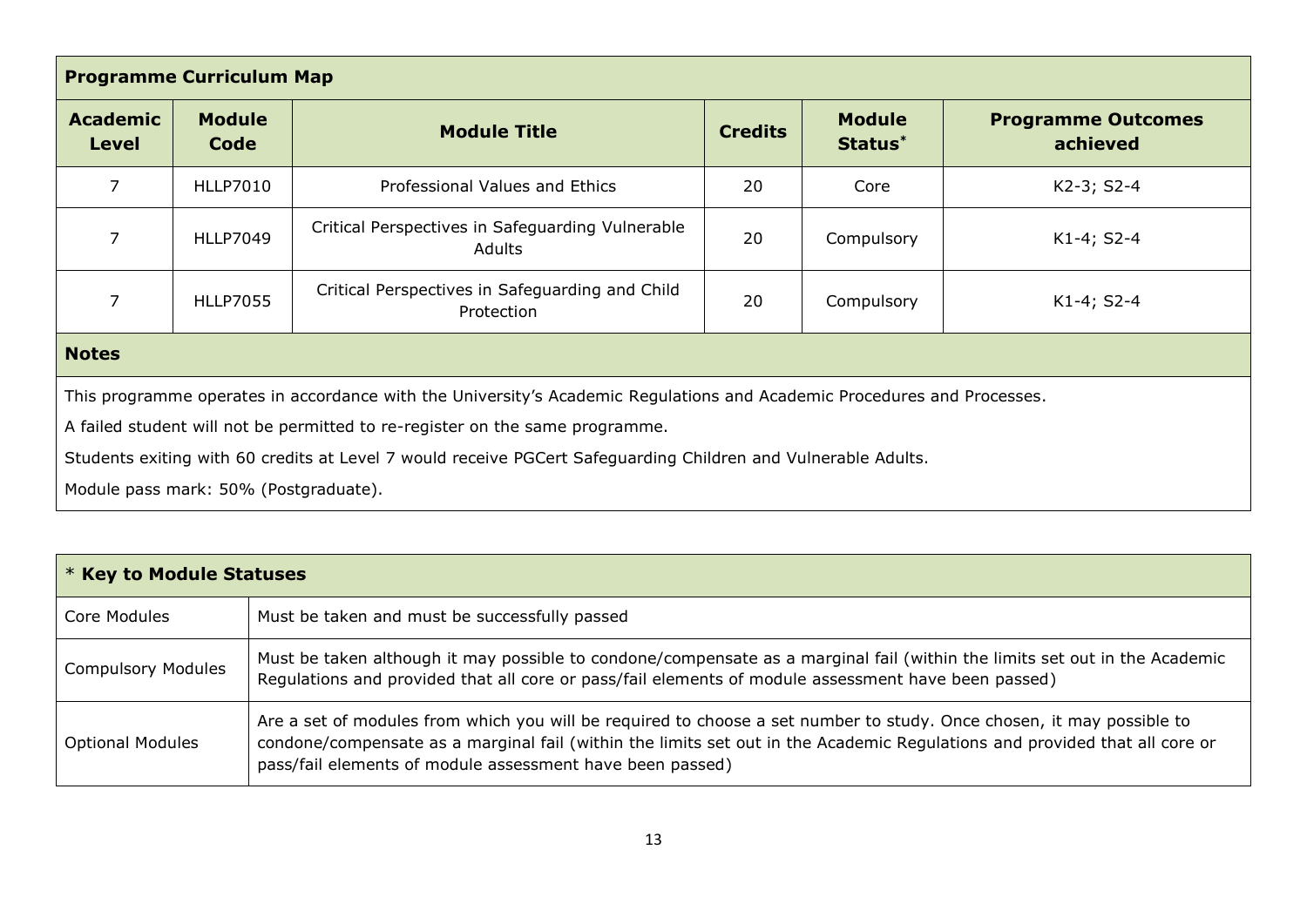| <b>Qualificatory Units</b> | These are non- credit-bearing pass/fail components that are used to satisfy relevant professional, statutory or regulatory |
|----------------------------|----------------------------------------------------------------------------------------------------------------------------|
|                            | body professional requirements that are associated with the programme                                                      |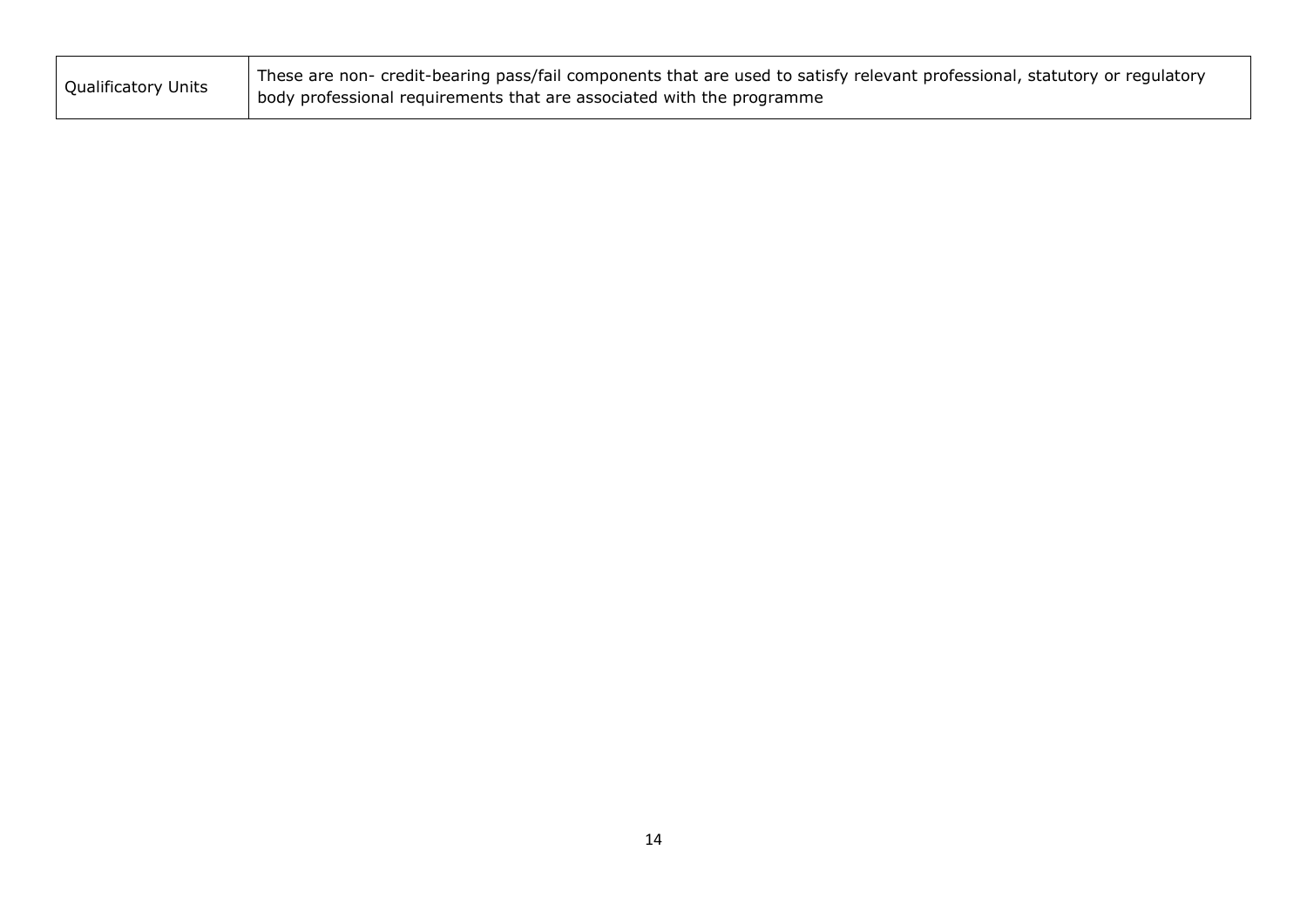| <b>Programme Delivery Structure:</b> |                                                                   |                                                                              |           |                                                   |  |
|--------------------------------------|-------------------------------------------------------------------|------------------------------------------------------------------------------|-----------|---------------------------------------------------|--|
|                                      |                                                                   | <b>Delivery Pattern</b>                                                      |           | <b>Indicative week</b>                            |  |
| <b>Module</b><br>Code                | <b>Module Title</b>                                               | Method(s) of<br>Sept - Dec<br><b>Assessment</b><br>$Jan - May$<br>June - Aug |           | number of<br><b>Assessment</b><br><b>Deadline</b> |  |
| <b>HLLP7049</b>                      | Critical Perspectives in Safeguarding Vulnerable<br><b>Adults</b> | Block One (Oct-Nov)                                                          | Portfolio | End of Block                                      |  |
| <b>HLLP7010</b>                      | Professional Values and Ethics                                    | Block Two (Nov-Jan)                                                          | Portfolio | End of Block                                      |  |
| <b>HLLP7055</b>                      | Critical Perspectives in Safeguarding and Child<br>Protection     | Block Three (Feb-Mar)                                                        | Portfolio | End of Block                                      |  |